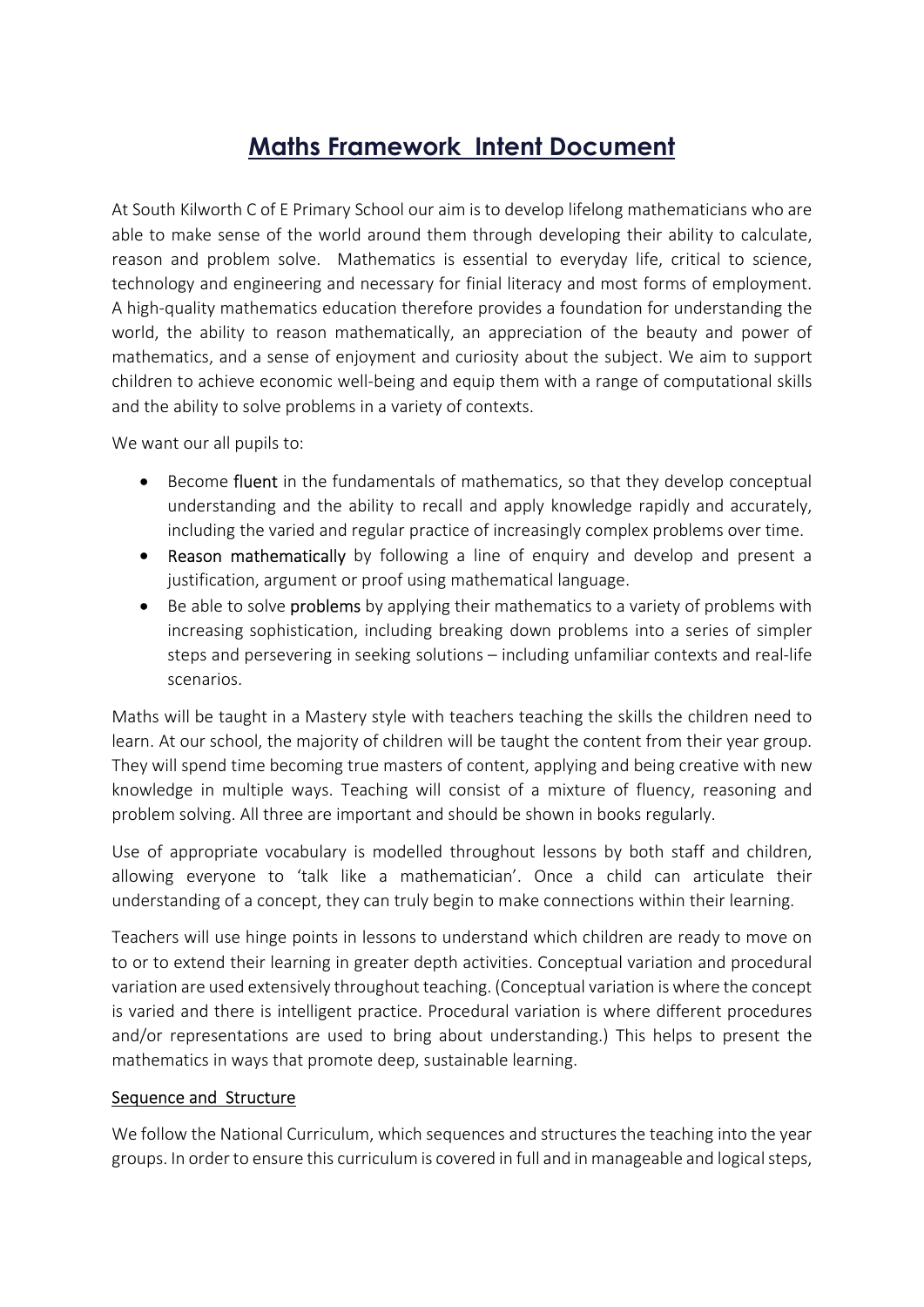we follow the White Rose planning in EYFS, KS1 and KS2. The progression is clearly structured and available to see under this 'progression' link or by visiting our school website.

Our maths teaching and learning is underpinned by the following key messages:

\*Everyone can learn maths

- \*Mistakes help us to learn
- \*Asking questions helps deepen our understanding
- \*Maths is about being creative and making connections
- \*Maths is about being fluent and flexible
- \*Understanding maths is much more important than how fast you are
- \*The steps that you take when finding the answer are just as important as the answer.

(Messages developed by Jo Boaler Professor of Mathematics Education, Stanford University).

#### Times Tables:

Times tables need to be practiced regularly to ensure that children both learn and retain all times tables they have learn/ are learning from current and previous years. All children need to be fluent in all times tables by the summer of Year 4. This means they are able to answer both times tables and division facts up to 12x12 in less than 6 seconds. In year 5 and 6 children need to continue to regularly practice times tables to ensure they retain this skill. Times Table Rock Stars is used to support the teaching of times tables

| Year Group |                                                    |
|------------|----------------------------------------------------|
|            | 10x                                                |
|            | $2x$ 5x $3x$                                       |
| ς          | 4x 8x 6x 11x                                       |
|            | 7x 9x 12x                                          |
|            | 25x revision and fluency, including division facts |
|            | revision and fluency, including place value        |

Tables to be known by heart by the end of the year;

In Reception and Year 1 children will focus heavily on learning number bonds.

We have clear expectations for our pupils please see Appendix 1.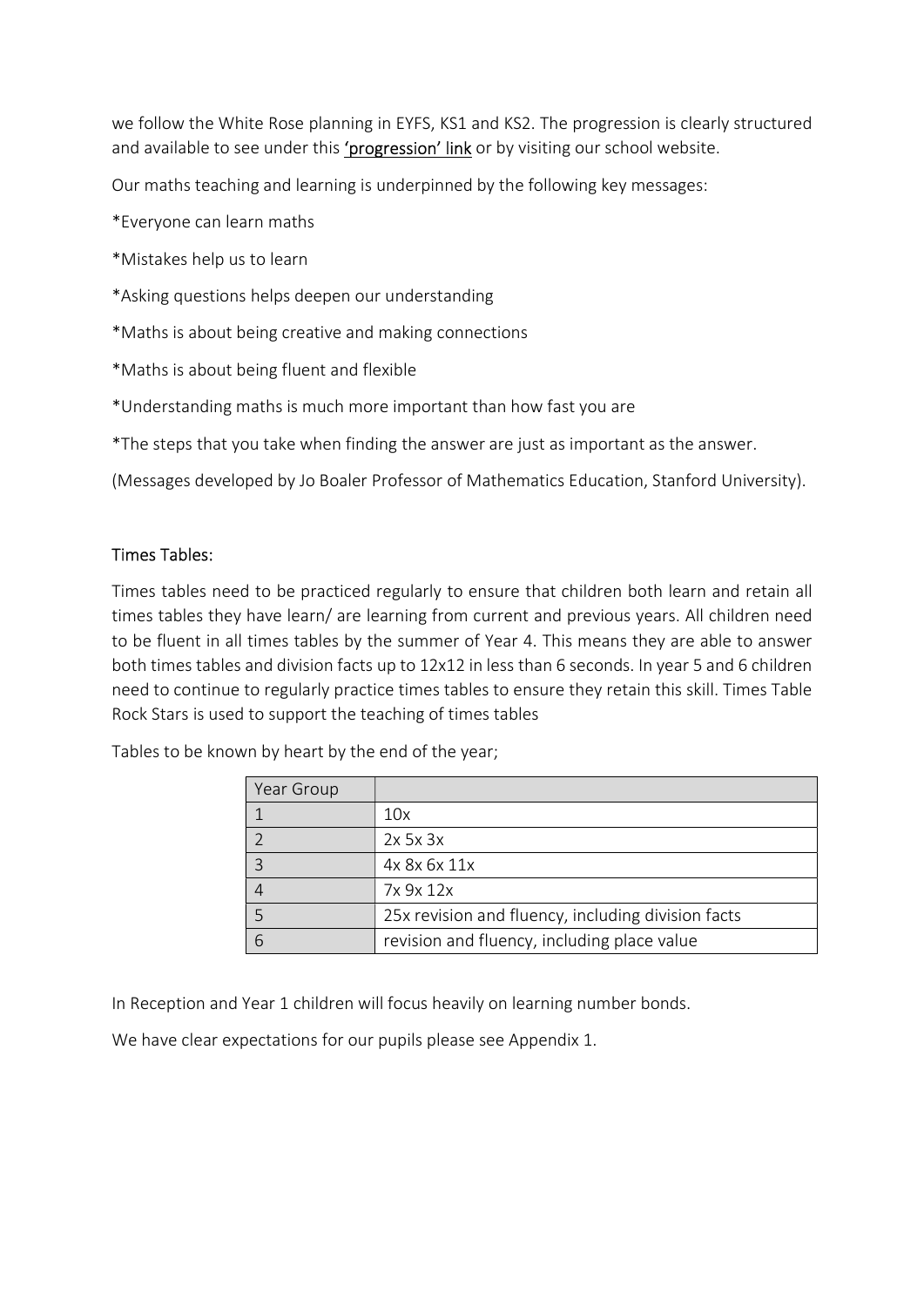# Appendix 1 Expectations

| Area                           | By the end of                                                                                                                                                                                                    | By the end of                                                                                                                                                                                                                                                                                                                                                                                                                                                                                                                                                                                                    | By the end of                                                                                                                                                                                                                                                                                                                                                                                                                       |
|--------------------------------|------------------------------------------------------------------------------------------------------------------------------------------------------------------------------------------------------------------|------------------------------------------------------------------------------------------------------------------------------------------------------------------------------------------------------------------------------------------------------------------------------------------------------------------------------------------------------------------------------------------------------------------------------------------------------------------------------------------------------------------------------------------------------------------------------------------------------------------|-------------------------------------------------------------------------------------------------------------------------------------------------------------------------------------------------------------------------------------------------------------------------------------------------------------------------------------------------------------------------------------------------------------------------------------|
|                                | <b>EYFS</b>                                                                                                                                                                                                      | <b>YEAR 2</b>                                                                                                                                                                                                                                                                                                                                                                                                                                                                                                                                                                                                    | YEAR <sub>6</sub>                                                                                                                                                                                                                                                                                                                                                                                                                   |
| Number and<br>Place Value      | Children will be able to:<br>subitise up to 5<br>verbally count to 20 and<br>$\bullet$<br>beyond.<br>compare qualities up to<br>$\bullet$<br>10, using the words<br>greater than and less<br>than or the same as | Children will be able to:<br>count in steps of 2,<br>3, and 5 from 0, and<br>in 10s from any<br>number, forward<br>and backward<br>recognise the place value<br>$\bullet$<br>of each digit in a two-<br>digit number (10s, 1s)<br>identify, represent and<br>$\bullet$<br>estimate numbers using<br>different representations,<br>including the number line<br>compare and order<br>$\bullet$<br>numbers from 0 up to<br>100; use $\lt$ , $>$ and = signs<br>read and write numbers<br>$\bullet$<br>to at least 100 in<br>numerals and in words<br>use place value and<br>٠<br>number facts to solve<br>problems | Children will be able to:<br>read, write, order and<br>$\bullet$<br>compare numbers up to<br>10,000,000 and<br>determine the value of<br>each digit<br>round any whole number<br>$\bullet$<br>to a required degree of<br>accuracy<br>use negative numbers in<br>$\bullet$<br>context, and calculate<br>intervals across 0<br>$\bullet$<br>solve number and<br>practical problems that<br>involve all of the above                   |
| Addition<br>and<br>Subtraction | know number bonds to 5<br>$\bullet$<br>(including subtraction<br>facts)<br>Learn some number<br>$\bullet$<br>bonds to 10<br>Learn some doubles to<br>٠<br>10<br>make an equal group<br>$\bullet$                 | Pupils should be taught to:<br>solve problems with<br>$\bullet$<br>addition and subtraction:<br>using concrete<br>objects and pictorial<br>representations,<br>including those<br>involving numbers,<br>quantities and<br>measures<br>applying their<br>increasing knowledge<br>of mental and written<br>methods<br>recall and use addition<br>$\bullet$<br>and subtraction facts to                                                                                                                                                                                                                             | multiply multi-digit<br>$\bullet$<br>numbers up to 4 digits by<br>a two-digit whole<br>number using the formal<br>written method of long<br>multiplication<br>divide numbers up to 4<br>$\bullet$<br>digits by a two-digit<br>whole number using the<br>formal written method of<br>long division, and<br>interpret remainders as<br>whole number<br>remainders, fractions, or<br>by rounding, as<br>appropriate for the<br>context |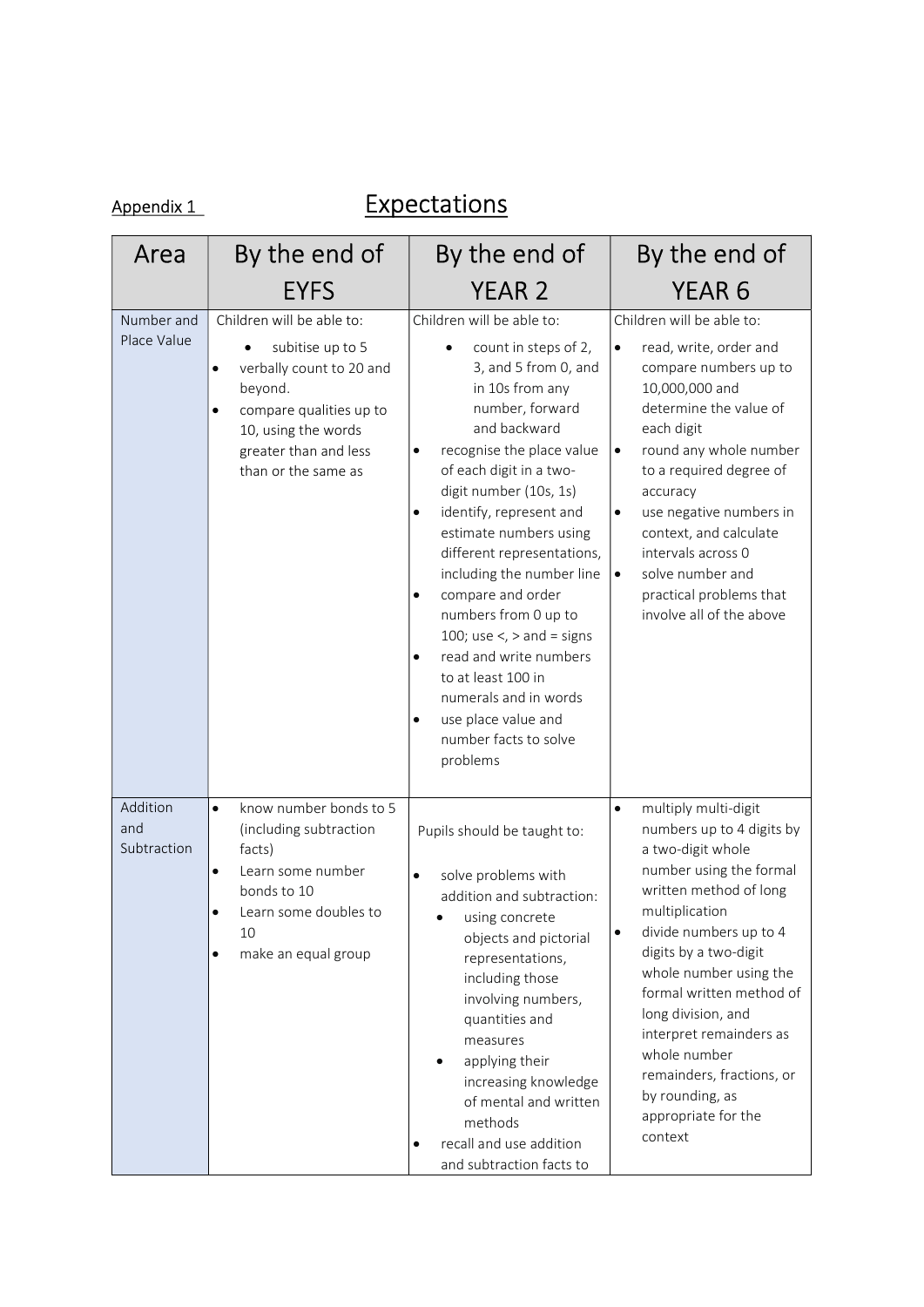|                                    |                                                      | 20 fluently, and derive<br>and use related facts up<br>to 100<br>add and subtract<br>$\bullet$<br>numbers using concrete<br>objects, pictorial<br>representations, and<br>mentally, including:<br>a two-digit number<br>and 1s<br>a two-digit number<br>and 10s<br>2 two-digit numbers<br>adding 3 one-digit<br>numbers<br>show that addition of 2<br>$\bullet$<br>numbers can be done in<br>any order (commutative)<br>and subtraction of 1<br>number from another<br>cannot<br>recognise and use the<br>٠<br>inverse relationship<br>between addition and<br>subtraction and use this<br>to check calculations and<br>solve missing number<br>problems | divide numbers up to 4<br>$\bullet$<br>digits by a two-digit<br>number using the formal<br>written method of short<br>division where<br>appropriate, interpreting<br>remainders according to<br>the context<br>perform mental<br>$\bullet$<br>calculations, including<br>with mixed operations<br>and large numbers<br>identify common factors,<br>$\bullet$<br>common multiples and<br>prime numbers<br>use their knowledge of<br>$\bullet$<br>the order of operations<br>to carry out calculations<br>involving the 4<br>operations<br>solve addition and<br>$\bullet$<br>subtraction multi-step<br>problems in contexts,<br>deciding which<br>operations and methods<br>to use and why<br>solve problems involving<br>$\bullet$<br>addition, subtraction,<br>multiplication and |
|------------------------------------|------------------------------------------------------|----------------------------------------------------------------------------------------------------------------------------------------------------------------------------------------------------------------------------------------------------------------------------------------------------------------------------------------------------------------------------------------------------------------------------------------------------------------------------------------------------------------------------------------------------------------------------------------------------------------------------------------------------------|------------------------------------------------------------------------------------------------------------------------------------------------------------------------------------------------------------------------------------------------------------------------------------------------------------------------------------------------------------------------------------------------------------------------------------------------------------------------------------------------------------------------------------------------------------------------------------------------------------------------------------------------------------------------------------------------------------------------------------------------------------------------------------|
| Multiplicatio<br>n and<br>division | $\bullet$<br>share and group objects<br>less than 10 | recall and use<br>$\bullet$<br>multiplication and<br>division facts for the 2, 5<br>and 10 multiplication<br>tables, including<br>recognising odd and even<br>numbers<br>calculate mathematical<br>$\bullet$<br>statements for<br>multiplication and<br>division within the<br>multiplication tables and<br>write them using the<br>multiplication (x), division<br>$(\div)$ and equals (=) signs<br>show that multiplication<br>$\bullet$<br>of 2 numbers can be<br>done in any order<br>(commutative) and<br>division of 1 number by<br>another cannot<br>solve problems involving<br>$\bullet$<br>multiplication and                                  | division<br>use estimation to check<br>$\bullet$<br>answers to calculations<br>and determine, in the<br>context of a problem, an<br>appropriate degree of<br>accuracy                                                                                                                                                                                                                                                                                                                                                                                                                                                                                                                                                                                                              |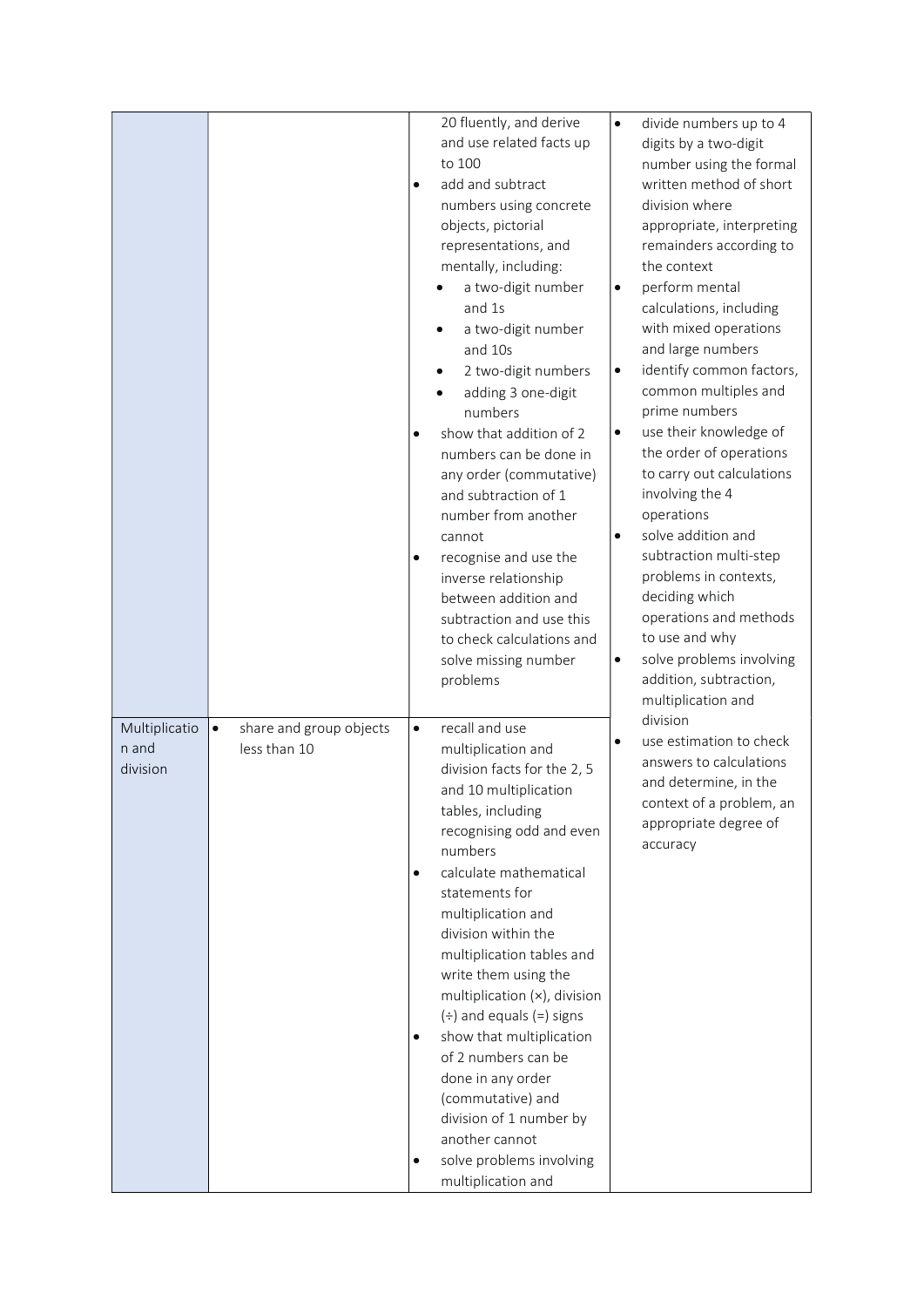|           |                                                                     | division, using materials,<br>arrays, repeated<br>addition, mental<br>methods, and<br>multiplication and<br>division facts, including<br>problems in contexts                                                                                                                                                  |                                                                                                                                                                                                                                                                                                                                                                                                                                                                                                                                                                                                                                                                                                                                                                                                                                                                                                                                                                                                                                                                                                                                                                         |
|-----------|---------------------------------------------------------------------|----------------------------------------------------------------------------------------------------------------------------------------------------------------------------------------------------------------------------------------------------------------------------------------------------------------|-------------------------------------------------------------------------------------------------------------------------------------------------------------------------------------------------------------------------------------------------------------------------------------------------------------------------------------------------------------------------------------------------------------------------------------------------------------------------------------------------------------------------------------------------------------------------------------------------------------------------------------------------------------------------------------------------------------------------------------------------------------------------------------------------------------------------------------------------------------------------------------------------------------------------------------------------------------------------------------------------------------------------------------------------------------------------------------------------------------------------------------------------------------------------|
| Fractions | find odd and even<br>$\bullet$<br>numbers<br>find half<br>$\bullet$ | $\bullet$<br>recognise, find, name<br>and write<br>$\frac{1}{3}, \frac{1}{4}, \frac{2}{4}$ and $\frac{3}{4}$<br>of a length, shape, set of<br>objects or quantity<br>write simple fractions, for<br>$\bullet$<br>example $2$ of $6 = 3$ and<br>recognise the<br>equivalence of $\frac{2}{4}$ and $\frac{1}{2}$ | $\bullet$<br>use common factors to<br>simplify fractions; use<br>common multiples to<br>express fractions in the<br>same denomination<br>compare and order<br>$\bullet$<br>fractions, including<br>fractions >1<br>add and subtract<br>$\bullet$<br>fractions with different<br>denominators and mixed<br>numbers, using the<br>concept of equivalent<br>fractions<br>multiply simple pairs of<br>proper fractions, writing<br>the answer in its simplest<br>form [for<br>example, $\frac{1}{4} \times \frac{1}{2} = \frac{1}{8}$<br>divide proper fractions by<br>whole numbers [for<br>example, $\overline{3} \div 2 = \overline{6}$ ]<br>associate a fraction with<br>division and calculate<br>decimal fraction<br>equivalents [for example,<br>0.375] for a simple<br>fraction [for example, 8]<br>identify the value of each<br>$\bullet$<br>digit in numbers given to<br>3 decimal places and<br>multiply and divide<br>numbers by 10, 100 and<br>1,000 giving answers up<br>to 3 decimal places<br>multiply one-digit<br>$\bullet$<br>numbers with up to 2<br>decimal places by whole<br>numbers<br>use written division<br>$\bullet$<br>methods in cases where |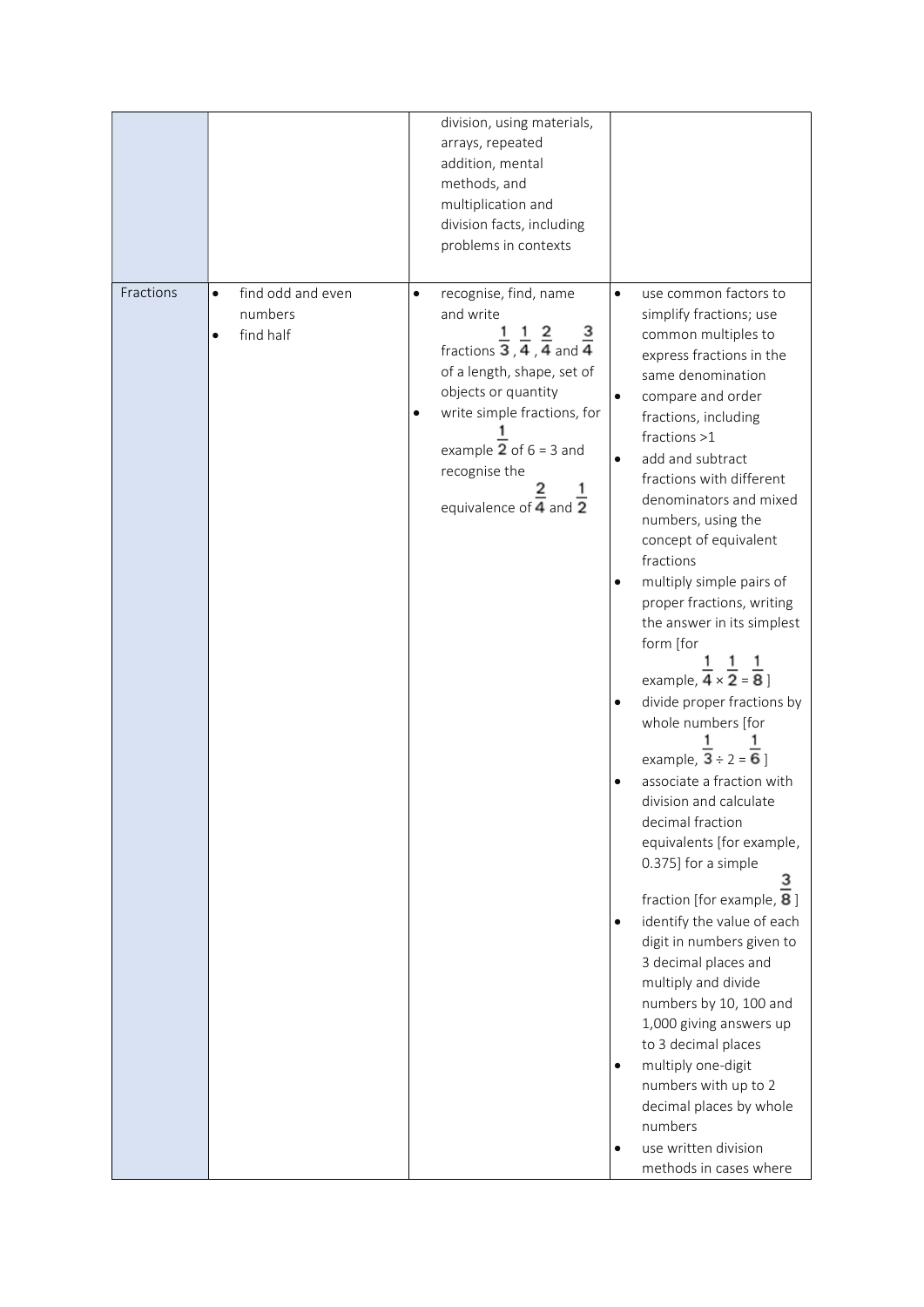|                 |                                                       |                                                                                                                                                                                                                                                                                                                                                                                                                                                                                                                                                                                                                                                                                                                                                                                                                                                                                                                                                                                                                           | the answer has up to 2<br>decimal places<br>solve problems which<br>require answers to be<br>rounded to specified<br>degrees of accuracy<br>recall and use<br>$\bullet$<br>equivalences between<br>simple fractions, decimals<br>and percentages,<br>including in different<br>contexts                                                                                                                                                                                                                                                                                                                                                                                                                                                                                                                                                                                                                                                                                                                                                    |
|-----------------|-------------------------------------------------------|---------------------------------------------------------------------------------------------------------------------------------------------------------------------------------------------------------------------------------------------------------------------------------------------------------------------------------------------------------------------------------------------------------------------------------------------------------------------------------------------------------------------------------------------------------------------------------------------------------------------------------------------------------------------------------------------------------------------------------------------------------------------------------------------------------------------------------------------------------------------------------------------------------------------------------------------------------------------------------------------------------------------------|--------------------------------------------------------------------------------------------------------------------------------------------------------------------------------------------------------------------------------------------------------------------------------------------------------------------------------------------------------------------------------------------------------------------------------------------------------------------------------------------------------------------------------------------------------------------------------------------------------------------------------------------------------------------------------------------------------------------------------------------------------------------------------------------------------------------------------------------------------------------------------------------------------------------------------------------------------------------------------------------------------------------------------------------|
| Measureme<br>nt | talk about time.<br>$\bullet$<br>Daytime, night-time. | choose and use<br>$\bullet$<br>appropriate standard<br>units to estimate and<br>measure length/height in<br>any direction (m/cm);<br>mass (kg/g); temperature<br>(°C); capacity (litres/ml)<br>to the nearest<br>appropriate unit, using<br>rulers, scales,<br>thermometers and<br>measuring vessels<br>compare and order<br>$\bullet$<br>lengths, mass,<br>volume/capacity and<br>record the results using<br>$>$ , < and =<br>recognise and use<br>$\bullet$<br>symbols for pounds $(E)$<br>and pence (p); combine<br>amounts to make a<br>particular value<br>find different<br>$\bullet$<br>combinations of coins<br>that equal the same<br>amounts of money<br>solve simple problems in<br>$\bullet$<br>a practical context<br>involving addition and<br>subtraction of money of<br>the same unit, including<br>giving change<br>compare and sequence<br>$\bullet$<br>intervals of time<br>tell and write the time to<br>$\bullet$<br>five minutes, including<br>quarter past/to the hour<br>and draw the hands on a | solve problems involving<br>$\bullet$<br>the calculation and<br>conversion of units of<br>measure, using decimal<br>notation up to 3 decimal<br>places where appropriate<br>use, read, write and<br>$\bullet$<br>convert between<br>standard units,<br>converting<br>measurements of length,<br>mass, volume and time<br>from a smaller unit of<br>measure to a larger unit,<br>and vice versa, using<br>decimal notation to up to<br>3 decimal places<br>convert between miles<br>$\bullet$<br>and kilometres<br>recognise that shapes<br>$\bullet$<br>with the same areas can<br>have different perimeters<br>and vice versa<br>recognise when it is<br>$\bullet$<br>possible to use formulae<br>for area and volume of<br>shapes<br>calculate the area of<br>$\bullet$<br>parallelograms and<br>triangles<br>calculate, estimate and<br>$\bullet$<br>compare volume of<br>cubes and cuboids using<br>standard units, including<br>cubic centimetres (cm <sup>3</sup> )<br>and cubic metres (m <sup>3</sup> ),<br>and extending to other |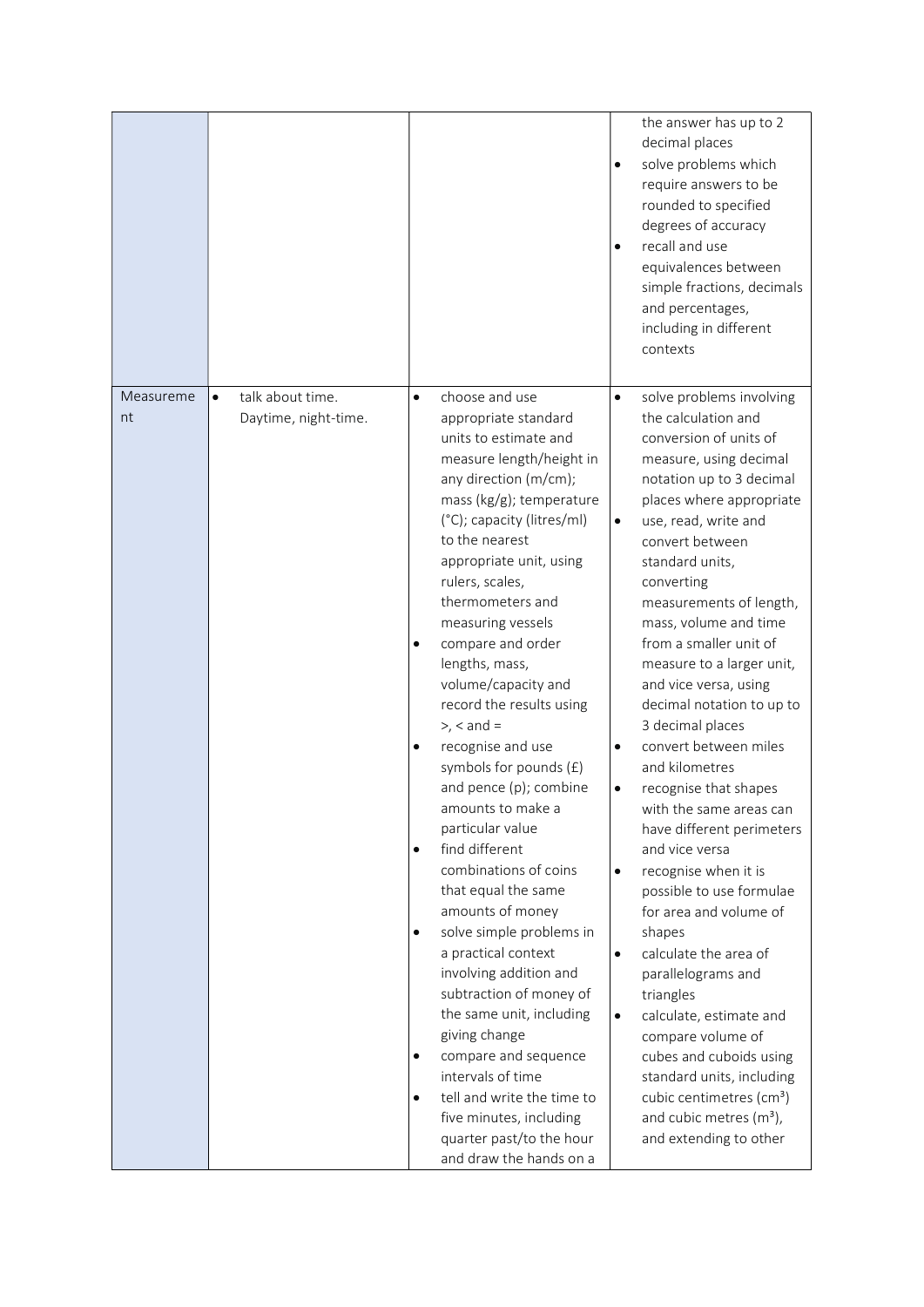|                                        |                                                                                                                                                   | clock face to show these<br>times<br>know the number of<br>$\bullet$<br>minutes in an hour and<br>the number of hours in a<br>day                                                                                                                                                                                                                                                                                                                                                                                |                                                       | units [for example, mm <sup>3</sup><br>and $km3$ ]                                                                                                                                                                                                                                                                                                                                                                                                                                                                                                                                                                |
|----------------------------------------|---------------------------------------------------------------------------------------------------------------------------------------------------|------------------------------------------------------------------------------------------------------------------------------------------------------------------------------------------------------------------------------------------------------------------------------------------------------------------------------------------------------------------------------------------------------------------------------------------------------------------------------------------------------------------|-------------------------------------------------------|-------------------------------------------------------------------------------------------------------------------------------------------------------------------------------------------------------------------------------------------------------------------------------------------------------------------------------------------------------------------------------------------------------------------------------------------------------------------------------------------------------------------------------------------------------------------------------------------------------------------|
| Geometry-<br>properties<br>of shape    | name 2D shapes,<br>$\bullet$<br>including square,<br>rectangle, circle and<br>triangle.<br>talk about the properties<br>$\bullet$<br>of 3D shapes | identify and describe the<br>$\bullet$<br>properties of 2-D shapes,<br>including the number of<br>sides, and line symmetry<br>in a vertical line<br>identify and describe the<br>٠<br>properties of 3-D shapes,<br>including the number of<br>edges, vertices and faces<br>identify 2-D shapes on<br>$\bullet$<br>the surface of 3-D<br>shapes, [for example, a<br>circle on a cylinder and a<br>triangle on a pyramid]<br>compare and sort<br>$\bullet$<br>common 2-D and 3-D<br>shapes and everyday<br>objects | $\bullet$<br>$\bullet$<br>$\bullet$<br>$\bullet$<br>٠ | draw 2-D shapes using<br>given dimensions and<br>angles<br>recognise, describe and<br>build simple 3-D shapes,<br>including making nets<br>compare and classify<br>geometric shapes based<br>on their properties and<br>sizes and find unknown<br>angles in any triangles,<br>quadrilaterals, and<br>regular polygons<br>illustrate and name parts<br>of circles, including<br>radius, diameter and<br>circumference and know<br>that the diameter is twice<br>the radius<br>recognise angles where<br>they meet at a point, are<br>on a straight line, or are<br>vertically opposite, and<br>find missing angles |
| Geometry-<br>position and<br>direction |                                                                                                                                                   | order and arrange<br>$\bullet$<br>combinations of<br>mathematical objects in<br>patterns and sequences<br>use mathematical<br>$\bullet$<br>vocabulary to describe<br>position, direction and<br>movement, including<br>movement in a straight<br>line and distinguishing<br>between rotation as a<br>turn and in terms of right<br>angles for quarter, half<br>and three-quarter turns<br>(clockwise and anti-<br>clockwise)                                                                                     | $\bullet$<br>$\bullet$                                | describe positions on the<br>full coordinate grid (all 4<br>quadrants)<br>draw and translate<br>simple shapes on the<br>coordinate plane, and<br>reflect them in the axes                                                                                                                                                                                                                                                                                                                                                                                                                                         |
| Statistics                             |                                                                                                                                                   | interpret and construct<br>$\bullet$<br>simple pictograms, tally                                                                                                                                                                                                                                                                                                                                                                                                                                                 | $\bullet$                                             | interpret and construct<br>pie charts and line graphs                                                                                                                                                                                                                                                                                                                                                                                                                                                                                                                                                             |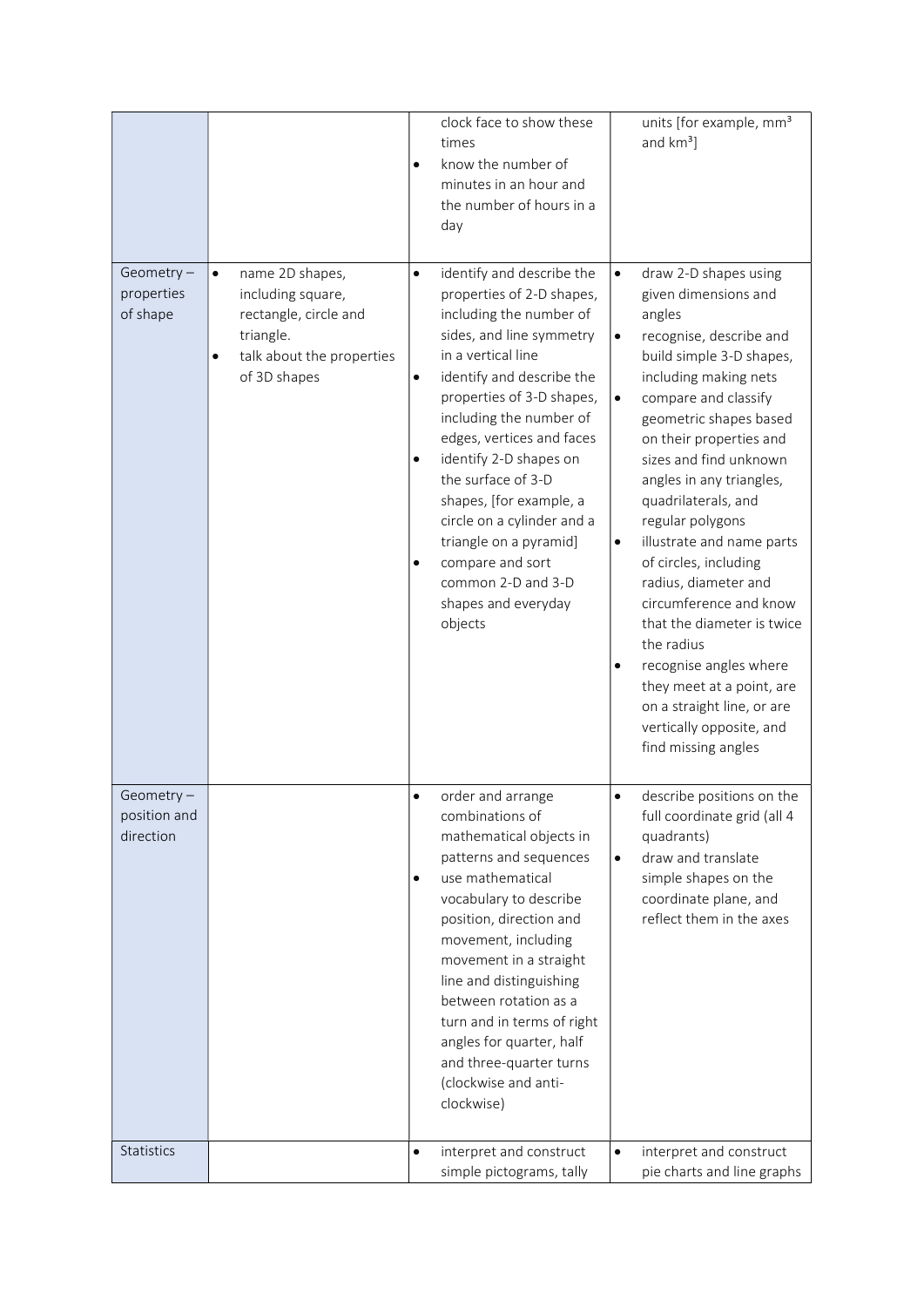|         | charts, block diagrams<br>and tables<br>ask and answer simple<br>$\bullet$<br>questions by counting<br>the number of objects in<br>each category and<br>sorting the categories by<br>quantity<br>ask-and-answer<br>$\bullet$<br>questions about totalling<br>and comparing<br>categorical data | $\bullet$ | and use these to solve<br>problems<br>calculate and interpret<br>the mean as an average                                                                                                                                                                                                                                                                                                                                                                                                                                                                                                                                           |
|---------|------------------------------------------------------------------------------------------------------------------------------------------------------------------------------------------------------------------------------------------------------------------------------------------------|-----------|-----------------------------------------------------------------------------------------------------------------------------------------------------------------------------------------------------------------------------------------------------------------------------------------------------------------------------------------------------------------------------------------------------------------------------------------------------------------------------------------------------------------------------------------------------------------------------------------------------------------------------------|
| Ratio   |                                                                                                                                                                                                                                                                                                |           | solve problems<br>$\bullet$<br>involving the<br>relative sizes of 2<br>quantities where<br>missing values can<br>be found by using<br>integer<br>multiplication and<br>division facts<br>solve problems<br>$\bullet$<br>involving the<br>calculation of<br>percentages [for<br>example, of<br>measures and such<br>as 15% of 360] and<br>the use of<br>percentages for<br>comparison<br>solve problems<br>involving similar<br>shapes where the<br>scale factor is<br>known or can be<br>found<br>solve problems<br>$\bullet$<br>involving unequal<br>sharing and<br>grouping using<br>knowledge of<br>fractions and<br>multiples |
| Algebra |                                                                                                                                                                                                                                                                                                |           | use simple formulae<br>$\bullet$<br>generate and<br>describe linear<br>number sequences                                                                                                                                                                                                                                                                                                                                                                                                                                                                                                                                           |